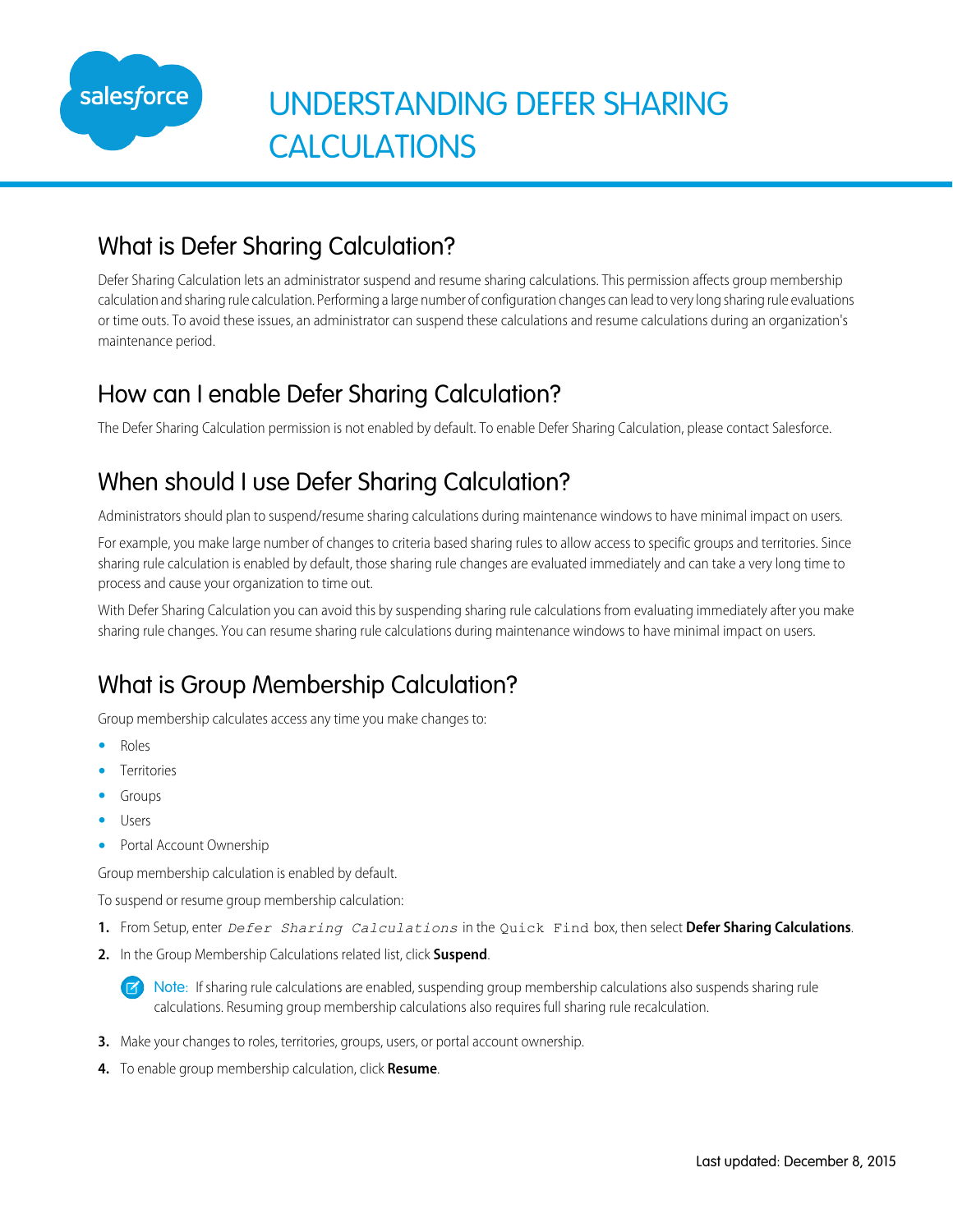### What is Sharing Rule Calculation?

Sharing rule calculates access any time you:

- **•** Change an organization's default sharing model
- **•** Create, edit, or delete sharing rules
- **•** Create or transfer any records
- **•** Update public group members
- **•** Create or activate a user
- **•** Change or re-parent roles
- **•** Add or remove users from territories
- **•** Re-parent territories
- Make changes to roles, territories, or public groups participating in sharing rules

Sharing rule calculation is enabled by default.

To suspend, resume, or recalculate sharing rule calculation:

- **1.** From Setup, enter *Defer Sharing Calculations* in the Quick Find box, then select **Defer Sharing Calculations**.
- **2.** In the Sharing Rule Calculations related list, click **Suspend**.
- **3.** Make changes to sharing rules, roles, territories, or public groups participating in sharing rules.

Note: Any changes to sharing rules require a full recalculation.  $\mathcal{A}$ 

To enable sharing rule calculation, click **Resume**.

**4.** To manually recalculate sharing rules, click **Recalculate**.

The sharing rule recalculation process may take a very long time depending on the size of the organization and the number of changes performed.

### When do I have to recalculate my sharing rules?

You don't need to recalculate each time you edit or create a sharing rule. Only use the Recalculate buttons on the Sharing Rules related lists if sharing rule updates have failed or are not working as expected. The administrator will receive a notification email if sharing rule updates have failed.

Recalculate only if your sharing rule updates have failed or if you have deferred (suspended and resumed) sharing rule calculations.

# What happens when I suspend Group Membership or Sharing Rule Calculations?

When you suspend group membership or sharing rule calculations, sharing evaluations are disabled. Any configuration changes made to groups or sharing rules will not take effect until you resume group membership and sharing rule calculation.

Notification emails are sent to the administrator ONLY when group membership calculation and sharing rule recalculation is complete, respectively.